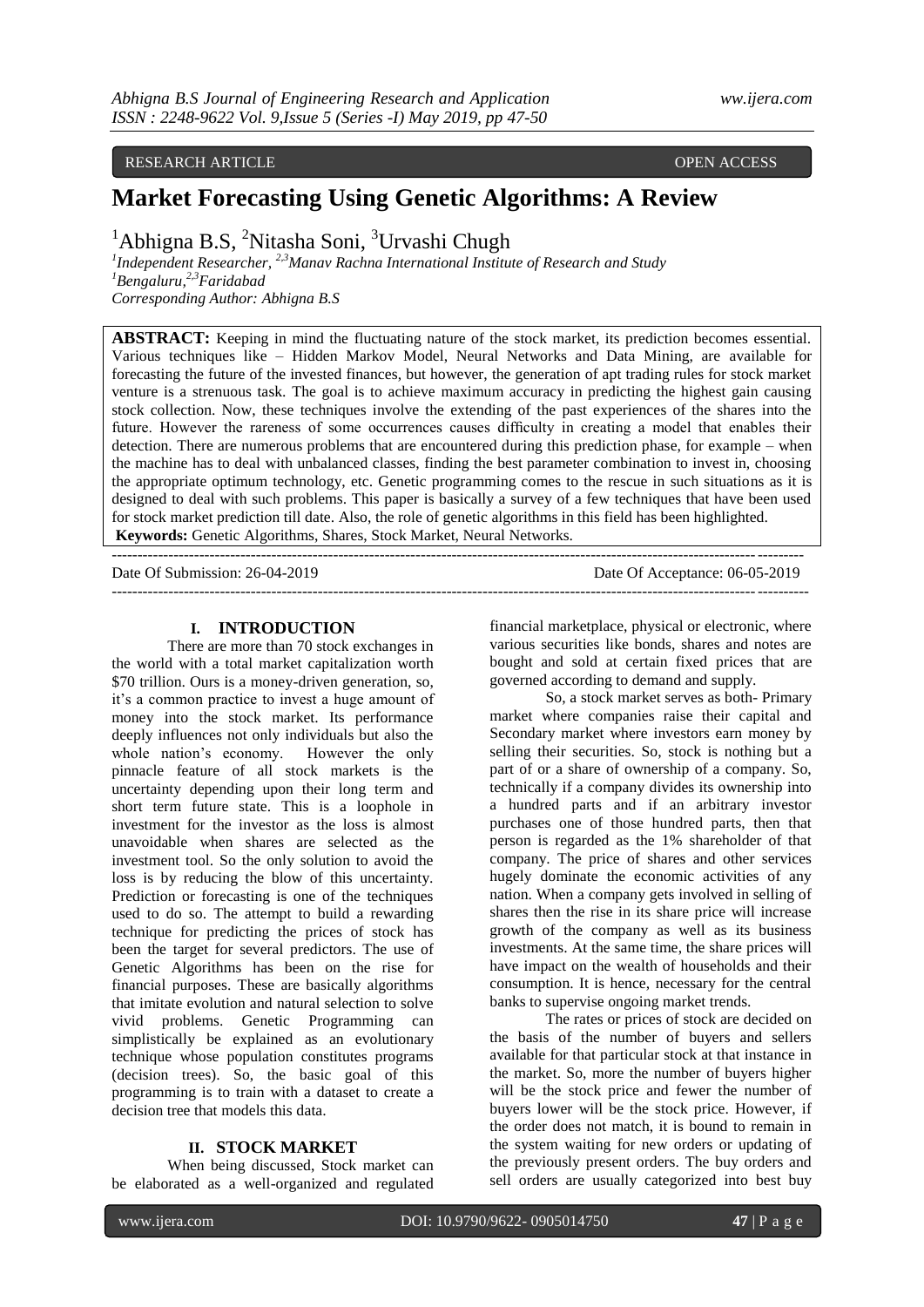order and best sell order. The former is of the highest price whereas the latter is of the lowest price. So, the investor will sell the best buy orders at the highest possible price and the best sell orders at the lowest security price. With this logic, the system will match the corresponding orders and executes in to the traders system.

#### **III. LITERATURE REVIEW**

A.Victor Devadoss et al. [1] – They suggested the usage of Artificial Neural Networks for stock prediction. Basically, it is an attempt to predict the closing prices of Bombay Stock Exchange (BSE).Here, the ANN network consists three layers – one input layer for providing values for operation as input, one hidden layer for performing operation and last but not the least, an output layer for desired output. Each neuron in this neural network takes different stock values like – last price, close price, high price, previous close, etc., as input for processing. Various indicators based on Percentage Error as well as Deviation help in improving the network's efficiency. These networks are capable of discovering non-linear relationships between various constituents without priory assuming any kind of relation between the input and output which makes ANN more preferred model for stock prediction across the globe.

D. A. Kumar et al. [2] – They pointed out the fact that although the ANNs have a high predictive power, they have a problem that drastic variations can be witnessed in the forecast due to slightest variations erupting in the data used for training purposes by the algorithms at work. So, when applied to time series model, they result into quite a many disadvantages. Back-propagation feed-forward network is utilized by the time series. The activation function is Sigmoid function, whereas, learning function is Gradient Descent Algorithm. This model is preferred when the noise is less.

Z. Hu et al.  $[3]$  – Here, it is explained that the Support Vector Machine is a widely used alternative technique for predicting variations in stock pricing. Various organization oriented criteria like net revenue, earnings for every share, etc. It is often seen that the exact determining of the market's condition or the figuring out of the parameters to be chosen to estimate the rise or drop in company's share is a difficult task. SVM, being a good non-linear pattern classifier is chosen to eradicate this problem. It's essential to note that the further addition of variables to this model may lead to a rise in accuracy.

M. Rout et al.  $[4]$  – The nature of honey bees have paved way to the creation of a metaheuristic technique known as Artificial Bee Colony. This algorithm functions by selecting a more preferable choice iteratively. So, this can be simplistically understood similar to the preference of the flowers holding more nectar over any other flowers by the bees while looking for food. Thanks to the endless efforts of researchers to design decentralized and adaptive algorithms that swarm intelligence is an evolving field of study nowadays. Both long as well as short lived stock investments can opt for this model. So this model provides high accuracy.

George S. Atsalakis et al. [5] - This paper comes up with the idea of forecasting stock prices with the help of wave analysis. Focussing on predicting the variations of the stock rates is of utmost importance according to this paper. The fibbonaci sequence is combined with Elliot wave concept, here. Although this concept avails fuzzy description of the market rather than the accurate estimation , it helps in improving the whole forecasting attempt.

Binoy B. et al.  $[6]$  – In this paper, the idea of utilizing a hybrid version of fuzzy estimation, decision trees and neural networks in order to predict the future of stocks is introduced. So here, the creation of a mechanised stock price variation forecasting system by utilizing a neuro-fuzzy system that is hybridised with decision trees is suggested. They tested this system on several international stock markets. When compared with numerous other pre-existing systems, this experiment proves that this system avails more accuracy than any of them.

Fazel Zarandi et al. [7] – The process of stock rate studying using a fuzzy logic based system is recommended by this paper. Input in the form of technical indices are taken by this model. These input values directly impact the output values for creating the further generations of input values. Genetic algorithms are used to further tune them. This method mainly aims at achieving error minimization, flexibility and robustness. So this model is used to forecast more profitable trading in stock markets.

#### **IV. GENETIC ANALYSIS**

Genetic analysis is basically a branch of soft computing that deals with solving problems on the basis of concepts related to the theory of evolution in a more optimized manner. So, Genetic Algorithms (GAs) are a subclass of Evolutionary Computing techniques that aim to solve problems which need optimization. They were invented by John Holland, back in the 1970s and are basically based on Darwin's theory of evolution.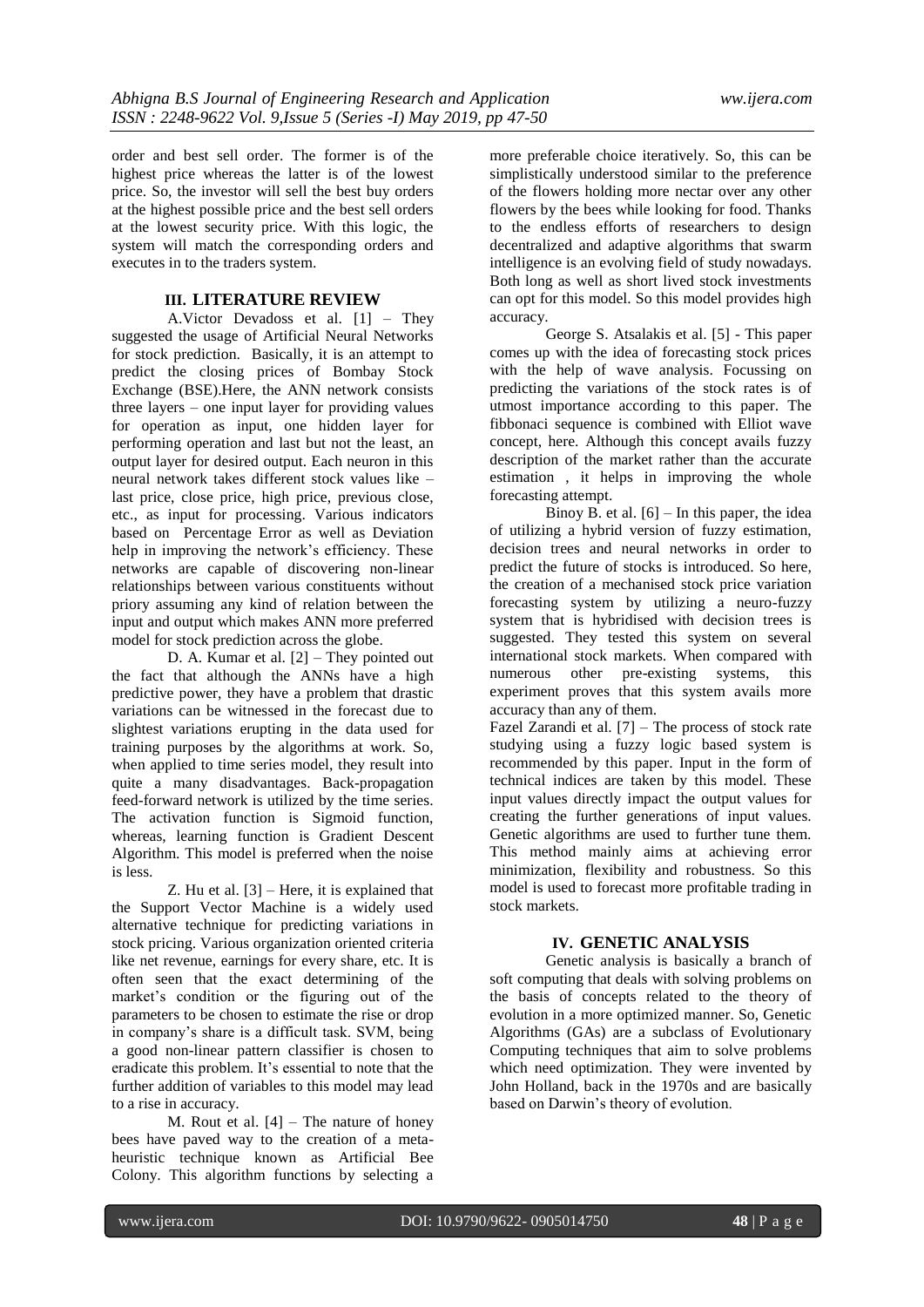

**Fig - 1 - Evolution of humankind**

In a genetic algorithm, the goal is to work on a huge collection of nominee results to reach a more accurate result. Every nominee result possesses certain characteristics, referred to as it's chromosomes, which can be changed according to the situation's demands.

The iterative process of improvement starts with several arbitrarily created entities, arranged in the form of a collection. Note that every iteration's collection is referred to as the generation. It is a must that in every generation, the fitness of every entity is thoroughly checked; while dealing with an optimization problem, the objective function's value is referred to as the fitness. After selecting highly fit entities out of the collection in hand, a fresh collection is created by modifying the genome of these entities. The algorithm's following iteration takes up this generation as it's input. However, once a situation where the highest limit of possible generations or the adequate level of fitness is faced, termination of the algorithm occurs.

A bits array is usually opted to represent every nominee result. General crossover options are easily accessible due to the definite size of the arrangement of the parts of the considered genetic depiction. The main reason for the choice of constant size is for reducing the complexity in implementing crossovers. Since, graph related arrangements get opted for evolutionary programming and tree related arrangements get opted for genetic programming, the option of a mixture of trees as well as linear chromosomes is chosen in case of gene expression programming.

Hence, a genetic algorithm starts with the creation of a collection of results after clearly outlining both – fitness function as well as genetic arrangement and then, continues to improvise the results by iteratively applying all the four operators, namely - mutation, crossover, inversion and selection.



**Fig - 2 - Genetic Operators**

.

It has been noted that genetic algorithms are a very useful concept to analyse and classify the data in various fields. They can be preferably utilized in the form of an optimizer which can in turn be helpful in decreasing or increasing a few response measures for building artificial neural networks.

The predictors used for the stock market are basically Artificial Neural Network based systems that help in analysing the pattern of variation in the stock prices over a period of time; the set of values chosen as the parameters are calculated using genetic algorithms. There are numerous companies that develop software using this technique to predict stocks and hence, benefit the independent investors. There are several software that target the big trading companies too.

In a nutshell, the process of solving problems by utilizing the nature's technique can be termed as genetic algorithms. The identification of the accurate values for the trading rules is simplified for the stock investors, which in turn helps them to predict the right set of profitable stocks. Nonetheless, it is essential to note that the accuracy of the forecasting completely depends upon the values of the parameters chosen and hence, stating that the mere usages of these algorithms guarantee a profitable prediction would be extremely wrong.

## **V. CONCLUSION**

Stock market prediction helps the organization and also the stake holder to keep track of the trend of the market. It also helps to decide whether to sell, buy or withhold the stock so as to maximize the profit. This paper comprises of a brief comparative study of various techniques that are used to predict the stock market giving a brief description of each and also the concept of Genetic Analysis and its role in the prediction of stock market.